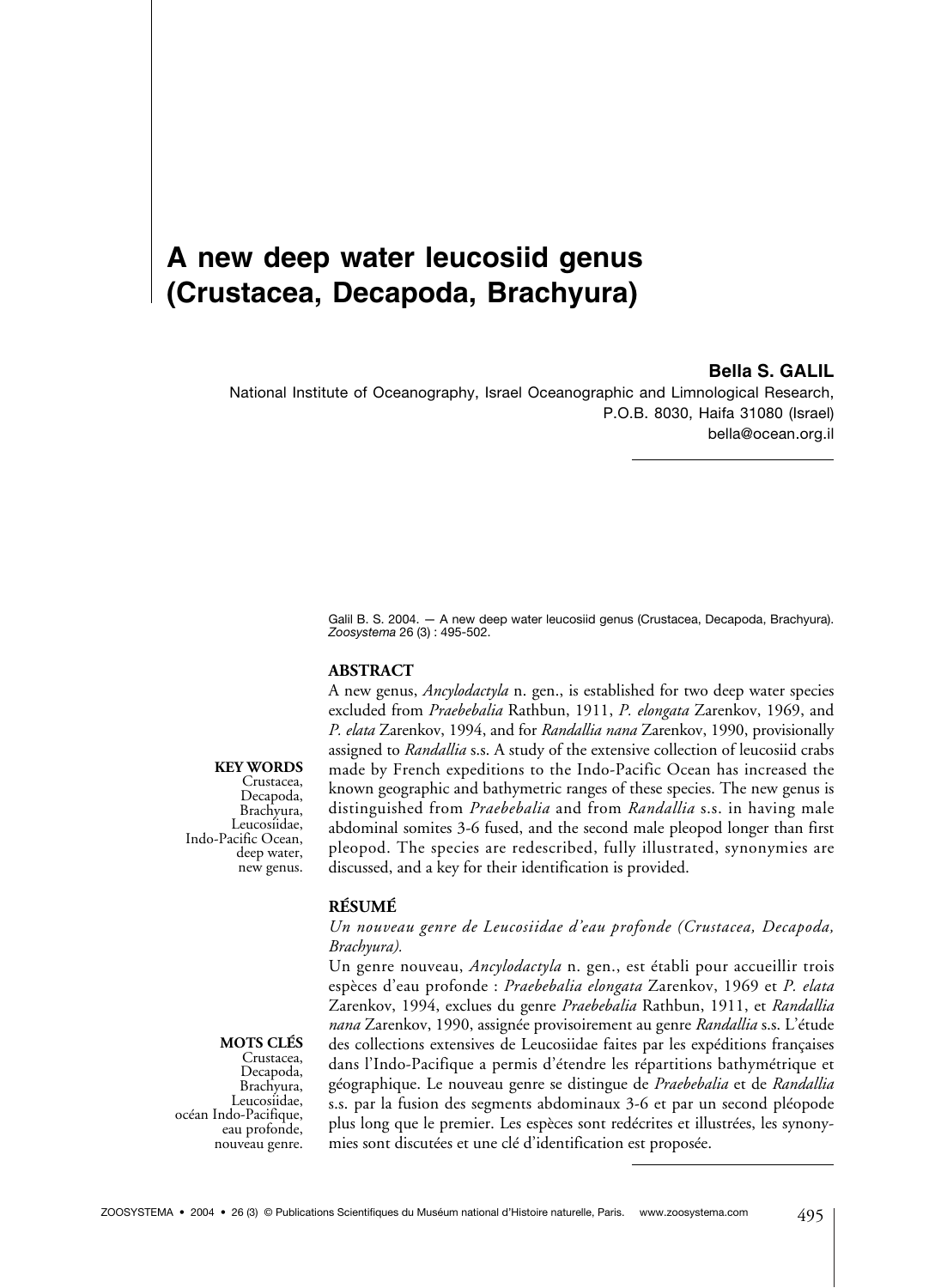# INTRODUCTION

In revising *Praebebalia* Rathbun, 1911, Galil (2001) excluded 10 of the dozen species assigned to that genus at the time the manuscript was submitted for publication, but was unable to refer the excluded species to existing genera due to the unsettled and confusing leucosiid systematics. Three additional species were described recently: *P*. *fujianensis* Chen & Fang, 2000, *P*. *nanhaiensis* Chen & Sun, 2002, and *P. bidentata* Chen & Sun, 2002. In revising *Randallia* Stimpson, 1857, Galil (2003) restricted the genus to its type species, *R. ornata* (Randall, 1839), and 12 other species, including *R. nana* Zarenkov, 1990, pending further revision.

A study of the extensive collections of the MNHN made possible the examination of long series of specimens from across the Indo-Pacific Ocean. A new genus is established for two deep water species excluded from *Praebebalia*: *P. elongata* Zarenkov, 1969, and *P. elata* Zarenkov, 1994; and for *Randallia nana* Zarenkov, 1990. Two additional species, *P. semblatae* Chen, 1989, and *P. bidentata* Chen & Sun, 2002, are synonymized with *P. elongata*.

All material examined is from the MNHN collections.

**ABBREVIATIONS** 

| cl.   | carapace length, measured along the vertical |
|-------|----------------------------------------------|
|       | median line of the carapace;                 |
| coll. | collected by;                                |

MNHN Muséum national d'Histoire naturelle, Paris; stn station.

# SYSTEMATICS

Family LEUCOSIIDAE Samouelle, 1819

#### Genus *Ancylodactyla* n. gen.

TYPE SPECIES. — *Praebebalia elongata* Zarenkov, 1969, by present designation.

ETYMOLOGY. — From the Greek, *ankylos*, bent, crooked, and *dactylos*, finger, for the proximally arched cheliped dactyl.

## **DIAGNOSIS**

Carapace subhexagonal, globose, granulate; regions of carapace excluding hepatic region indistinct. Front produced, bilobed, uptilted. Postorbital region concave. Antennula folded diagonally into antennular fossa, basal antennular segment sealing lower portion of fossa. Antenna short, inserted into orbit, between antennular fossa and ventral orbital tooth. Orbital margin bifissured dorsally, V-shaped fossa ventrally, triangulate tooth proximally on ventral margin. Eyes retractible. Anterior margin of efferent branchial channel laminate, projecting, unifissured, visible in dorsal view. External maxillipeds concealing trapezoid buccal opening, granulose; exognath shorter, more slender than endognath; merus nearly as long as ischium.

Anterolateral margin of carapace sinuous, posterolateral margin rounded. Posterior margin prominent, transverse. Intestinal region tumescent.

Chelipeds very long, nearly equal, slender, subcylindrical; longer, more robust, in adult male than in female specimens. Cheliped merus bearing small knob proximally on posterior margin. Propodus somewhat thicker distally; fingers long, their cutting edge unevenly denticulate. Cheliped dactyl of adult male proximally arched. Pereiopods slender, short; dactyls longer than propodi, lanceolate.

Male abdominal sulcus deep, elongate, nearly reaching buccal cavity. Male abdomen with segments 3-6 fused, narrowing distally, basiolaterally inflated, bearing subdistal tooth, telson triangular; its lateral margin bearing medially vertical ridge fitting into suture between thoracic segments 4 and 5. Adult female abdomen with segments 3-6 fused, greatly enlarged, shield-like; telson laciniate. Shaft of male first pleopod flanged on interior margin, elongate, slender, tapering distally. Second male pleopod longer than first pleopod, filiform.

#### REMARKS

*Ancylodactyla* n. gen. differs from *Praebebalia* emend. in having the male abdomen with segments 3-6, rather than 3-5, fused; lateral margins of carapace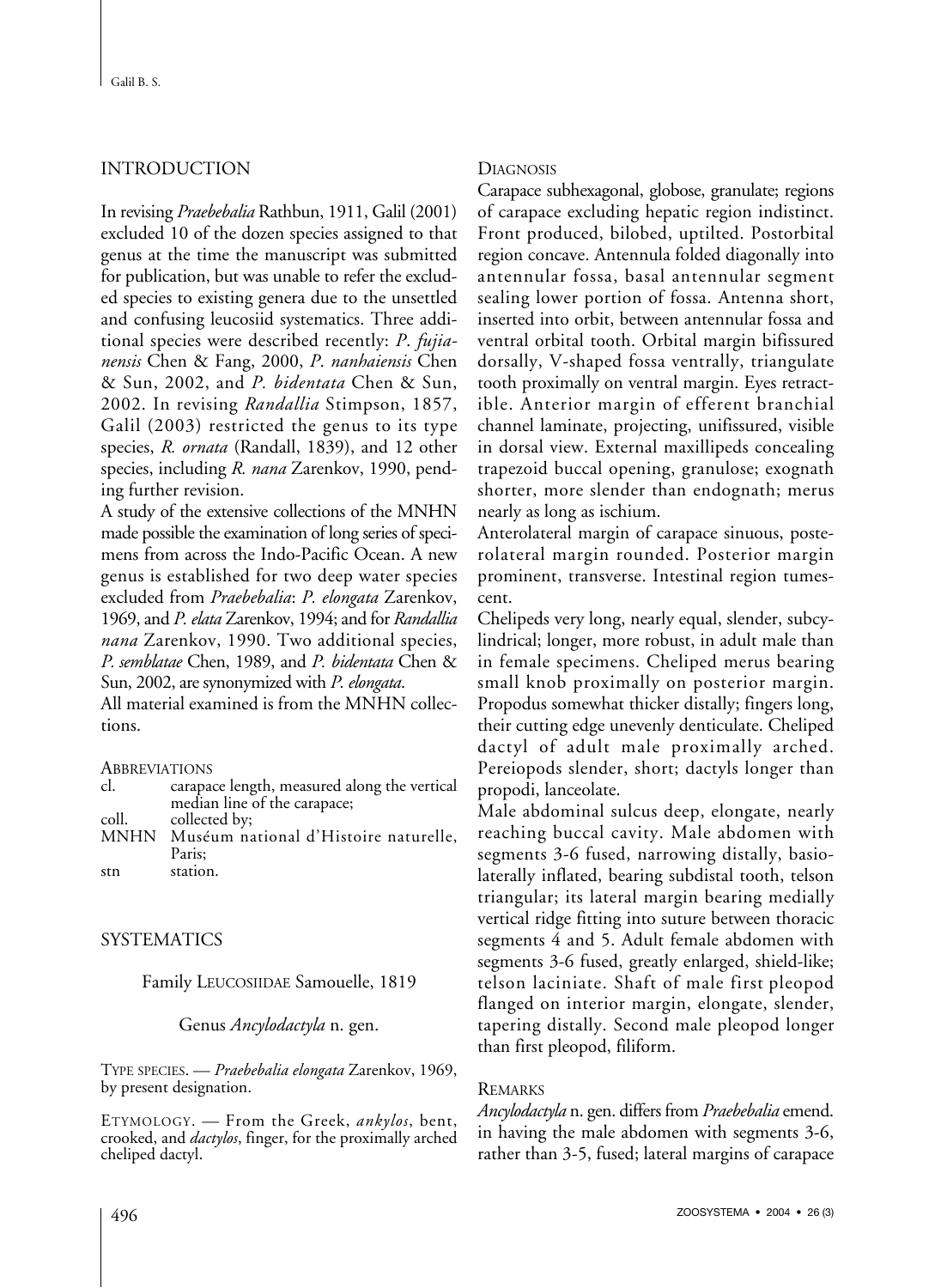rounded rather than medially tuberculate, male second pleopod filiform, longer than first pleopod, rather than short and distally scoop-like; and in lacking spines laterally on the posterior margin of the carapace (Galil 2001). *Ancylodactyla* n. gen. differs from *Randallia* s.s. in having the male abdominal somites 3-6 fused, antennular operculum sealing only the lower portion of the antennular aperture, the anterior margin of efferent branchial channel bilobate, and the second male pleopod longer than first pleopod (Galil 2003).

# *Ancylodactyla elata* (Zarenkov, 1994) n. comb. (Figs 1A; 2A)

#### *Praebebalia elata* Zarenkov, 1994: 106, pls 7, 8.

MATERIAL EXAMINED. — **Indonesia.** Kai I., KARUBAR, stn DW 2, 05°47'S, 132°13'E, 209-240 m,  $22.X.1991, 1 \& 5.5 \text{ mm}$  cl. — Kai I., KARUBAR, stn DW 18, 05°18'S, 133°01'E, 205-212 m, 24.X.1991,  $1 \delta$  3.8 mm cl.;  $4 \lvert 4 \rvert 4 \rvert 3-5.2$  mm cl. — Tanimbar I., KARUBAR, stn DW 49, 08°00'S, 132°59'E, 210-  $206 \text{ m}, 29. X. 1991, 3 \text{ d} \text{ d} \text{ } 3.4-3.7 \text{ mm cl.}; 10 \text{ } 9 \text{ } 9$ 3.5-3.6 mm cl.

**New Caledonia.** BATHUS 1, stn CP 687, 20°34.62'S, 165°07.30'E, 408-440 m, 16.III.1993,  $5 \text{ } \delta \text{ } \delta$  3.7-4.1 mm cl.; 10  $9 \text{ } 9$  3.3-3.8 mm cl. — BATHUS 1, stn CP 694, 20°35.88'S, 164°58.28'E, 400-500 m, 17.III.1993,  $1 \nsubseteq 5.0$  mm cl. -BATHUS 1, stn CP 695, 20°34.59'S, 164°57.88'E,  $410-430$  m, 17.III.1993,  $48 \text{ } \text{d} \text{ } \text{d} \text{ } \text{d}$  4.7-5.1 mm cl.; 13 3.7-4.7 mm cl. — BATHUS 1, stn CP 698, 20°34.18'S, 164°57.32'E, 491-533 m, 17.III.1993,  $3 \text{ } \delta \text{ } \delta$  4.3-4.8 mm cl. — BATHUS 1, stn CP 705, 21°02.25'S, 165°37.87'E, 350-400 m, 18.III.1993,  $2 \delta$   $3.4$ , 4.3 mm cl.;  $7 \Omega$   $2 \Omega$   $3.4$ -3.9 mm cl. — BATHUS 4, stn CP 946, 20°33.81'S, 164°58.35'E,  $386-430$  m, 10.VIII.1994, 2  $\delta$   $\delta$  4.6, 4.7 mm cl. BATHUS 4, stn CP 947, 20°33.72'S, 164°57.72'E,<br>470-490 m, 10.VIII.1994, 26 ♂ 8 4.6-5.4 mm cl.;  $6$   $9$   $9$  4.4-4.8 mm cl.

**Loyalty Islands.** MUSORSTOM 6, stn DW 461,  $21\degree$ 06'S,  $167\degree$ 26.20'E, 240 m, 21.II, 1989, 1  $\degree$  4.8 mm cl.

DISTRIBUTION. — Mozambique, Indonesia, New Caledonia, Loyalty Islands; 206-533 m depth.

#### **DESCRIPTION**

Dorsal surface of carapace uniformly paved with minute rounded granules. Frontal lobes subtruncate, slightly sinuous. Hepatic region slightly tumid. Anterolateral margins medially constricted. Epibranchial lobe convex, prominent; margin prominently lamellate. Intestinal region inflated, prominent, laterally demarked by shallow grooves. Posterior margin lamellar. Anterior margin of efferent branchial channel narrowly slit medially. Third maxilliped minutely granulate. Chelipeds minutely granulate; merus in adult male about 1.5 as long as carapace; fingers about half as long as propodus. Lower margin of propodus of first pereiopod granulate. Abdominal sternites, somites closely set with minute granules. Subdistal denticle on fused male abdominal segment prominent, medially sulcate. Male first pleopod slightly curved, distally with few marginal setae; second pleopod sinuous, distally curved.

# REMARKS

Zarenkov's (1994) description and illustrations of *Praebebalia elata* emphasize the lamellate lateral margins of the carapace, as well as the prominent intestinal region, the keeled pterygostomian margin, the basio-lateral protuberances on fused male abdominal segment, and the shape of the first and second male pleopods. These findings greatly increase the known range of the species.

# *Ancylodactyla elongata* (Zarenkov, 1969) n. comb. (Figs 1B; 2B)

*Praebebalia elongata* Zarenkov, 1969: 19, figs 1.3, 4. — Chen 1989: 192.

*Praebebalia semblatae*Chen, 1989: 192, fig. 31e, pl. 5.1. — Tan 1996: 1023.

*Praebebalia bidentata* Chen & Sun, 2002: 268, fig. 116.

MATERIAL EXAMINED. — **Philippines.** MUSORSTOM 3, stn DR 126, 11°49'N, 121°22'E, 266 m, 4.VI.1985,  $1 \nsubseteq 4.6$  mm cl. (MNHN B17975), holotype of *Praebebalia semblatae* Chen, 1989.

**Indonesia.** Tanimbar I., KARUBAR, stn DW 50, 07°59'S, 133°02'E, 184-186 m, 29.X.1991, 1  $\delta$  4.9 mm cl.;  $1 \,$   $9 \,$  4.7 mm cl.

**New Caledonia.** BATHUS 2, stn DW 717, 22°44.02'S, 167°16.58'E, 350-393 m, 11.V.1993,  $3 \delta$   $3 \delta$  4.2-5.2 mm cl.;  $3 \delta$   $9 \delta$  4.3-4.8 mm cl. — BATHUS 2, stn DW 724, 22°47.85'S, 167°25.77'E,  $344-358$  m,  $11.V.1993$ , coll. Richer de Forges,  $1 \delta$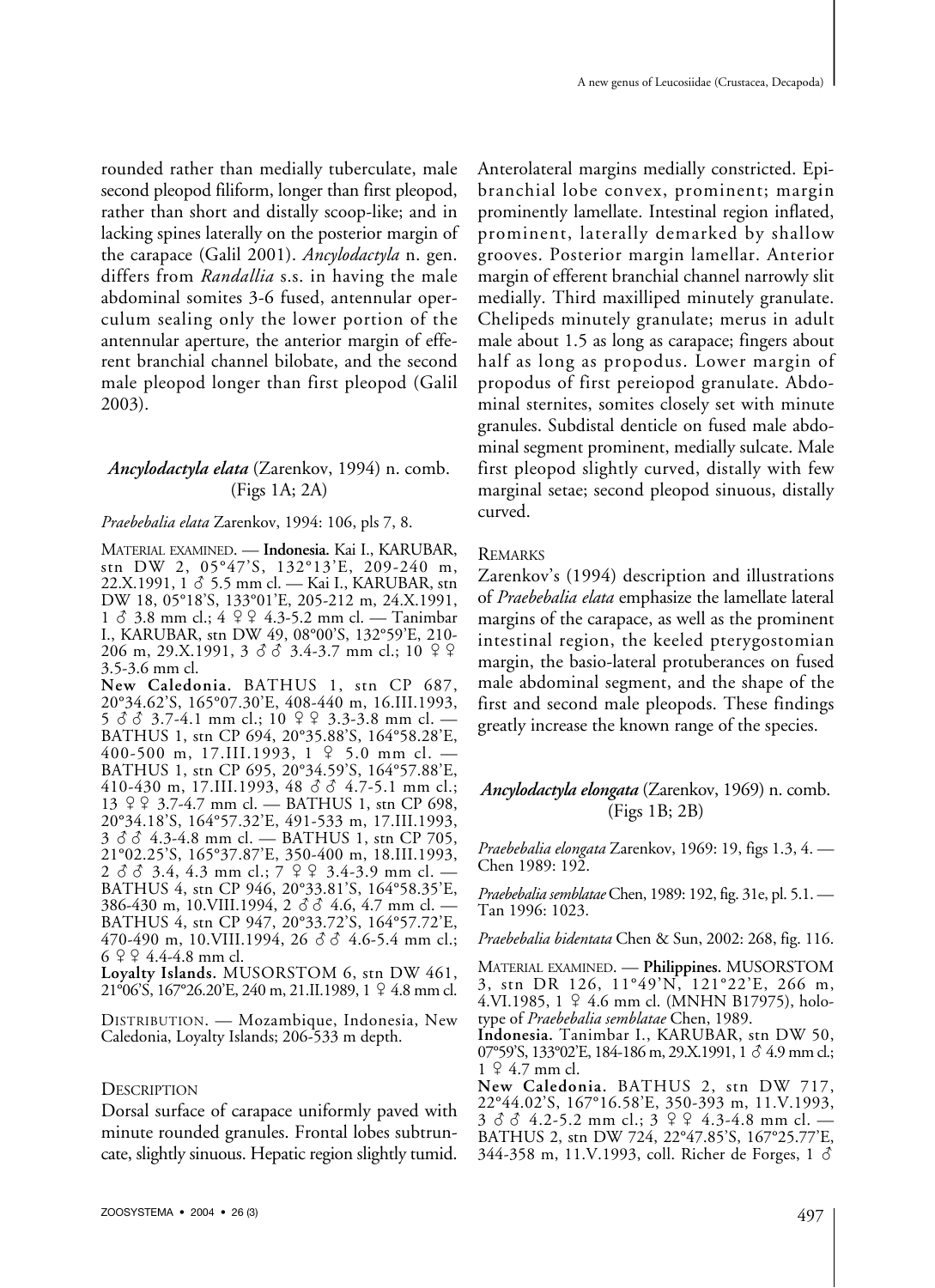

Fig. 1. — **A**, *Ancylodactyla elata (*Zarenkov, 1994) n. comb., ♂ 4.7 mm cl., New Caledonia, BATHUS 1, stn CP 695, 20°34.59'S,<br>164°57.88'E, 410-430 m, 17.III.1993 (MNHN), dorsal view; **B,** *A. elongata* (Zarenkov, 1969) n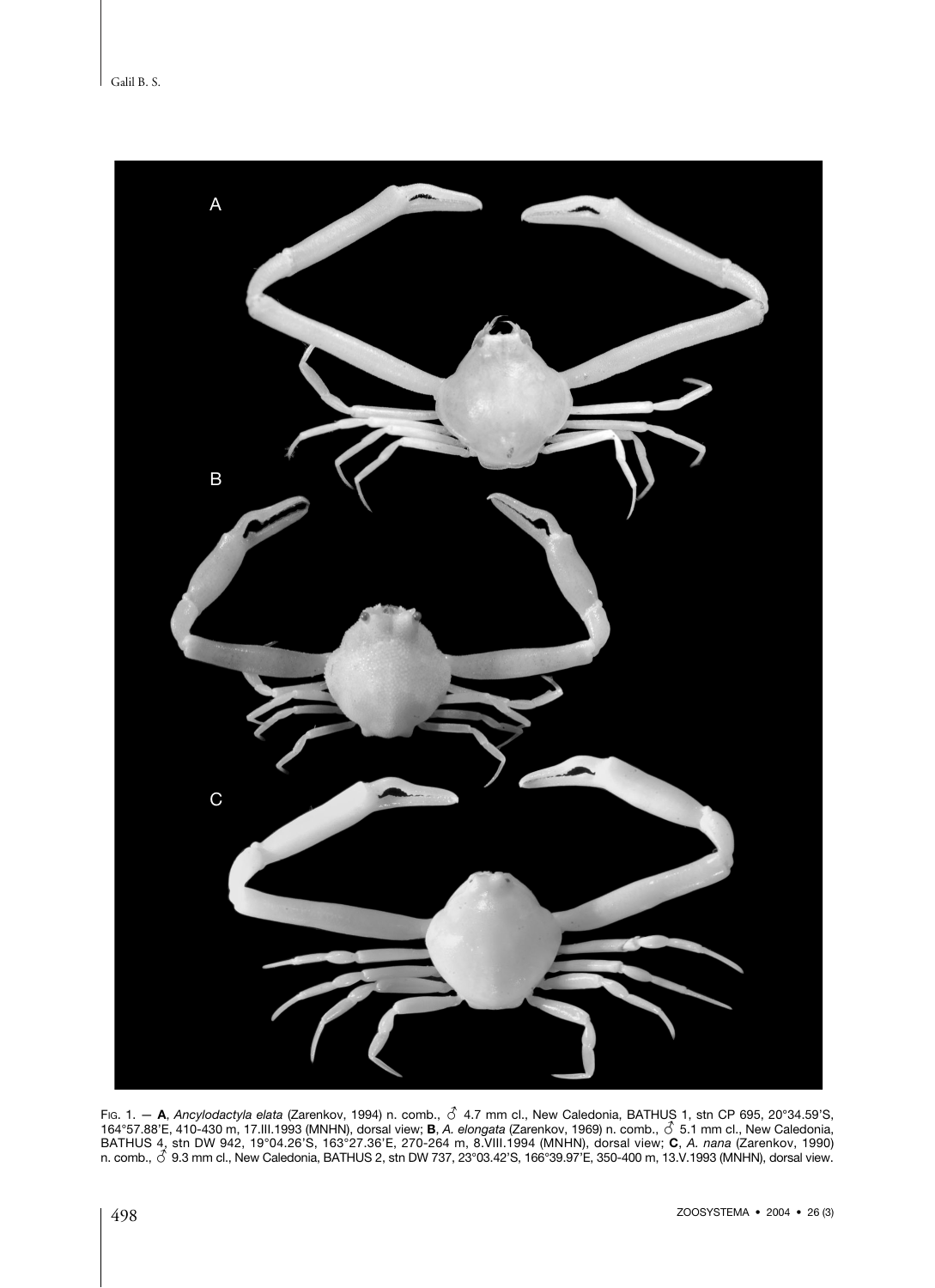5.4 mm cl. — BATHUS 4, stn DW 941, 19°02.03'S, 163°26.93'E, 270 m, 8.VIII.1994, coll. Richer de Forges,  $1 \delta$  4.3 mm cl. — BATHUS 4, stn DW 942, 19°04.26'S, 163°27.36'E, 270-264 m, 8.VIII.1994, coll. Richer de Forges,  $5 \text{ } \textcircled{3} \text{ } 4.6-5.1 \text{ mm cl.}; 19 \text{ } \textcircled{2} \text{ } \textcircled{4}$ 4.0-4.9 mm cl. — BATHUS 4, stn DW 902, 19°00.84'S, 163°14.83'E, 341-351 m, 4.VIII.1994, coll. Richer de Forges,  $1 \n9 \n5.6$  mm cl.

**Loyalty Islands.** MUSORSTOM 6, stn DW 399, 21°41.80'S, 167°00.20'E, 282 m, 14.II.1989, 1 5.1 mm cl. — MUSORSTOM 6, stn DW 453, 21°00.50'S, 167°26.90'E, 250 m, 20.II.1989, 1 º 4.8 mm cl. BATHUS 2, stn DW 730, 23°02.56'S, 166°58.30'E,  $397-400 \text{ m}, 12. V. 1993, 1 \text{ }\delta \text{ } 3.6 \text{ mm}$  cl.

**Tonga.** Tongatapu, BORDAU 2, stn CP 1509, 21°05'S, 175°22'W, 456-510 m, 31.V.2000, coll. Bouchet, Warén & Richer de Forges, 1 º 4.8 mm cl. — Eua I., BORDAU 2, stn CP 1525, 21°17'S, 174°59'W, 349-351 m, 2.VI.2000, coll. Bouchet, Warén & Richer de Forges,  $3 \circ \hat{S}$   $\hat{S}$  3.7-5.6 mm cl. — BORDAU 2, stn CP 1538, 21°39'S, 175°19'W, 471- 508 m, 4.VI.2000, coll. Bouchet, Warén & Richer de Forges,  $1 \text{ } 3$  5.6 mm cl.;  $1 \text{ } 2$  5.5 mm cl. — BORDAU 2, stn CP 1541, 21°15'S, 175°14'W, 319-333 m, 5.VI.2000, coll. Bouchet, Warén & Richer de Forges,  $1 \nvert 9$  5.0 mm cl. — BORDAU 2, stn CP 1543, 21°16'S, 175°18'W, 427-436 m, 5.VI.2000, coll. Bouchet, Warén & Richer de Forges,  $1 \delta$  5.0 mm cl. — Tongatapu, BORDAU 2, stn CP 1547, 21°24'S, 175°18'W, 488-491 m, 5.VI.2000, coll. Bouchet, Warén & Richer de Forges,  $1 \nsubseteq 5.3$  mm cl. — BORDAU 2, stn CP 1602, 20°49'S, 174°57'W, 263- 320 m, 15.VI.2000, coll. Bouchet, Warén & Richer de Forges,  $1 \delta$  5.3 mm cl. — BORDAU 2, stn CP 1617, 23°03'S, 175°53'W, 483-531 m, 17.VI.2000, coll. Bouchet, Warén & Richer de Forges, 1 - 4.7 mm cl. — Tongatapu, BORDAU 2, stn CP 1638, 21°05'S, 175°23'W, 469-520 m, 21.VI.2000, coll. Bouchet, Warén & Richer de Forges,  $1 \nsubseteq 5.4$  mm cl.

DISTRIBUTION. — South China Sea, Philippines, Indonesia, New Ireland, New Caledonia, Loyalty Islands, Tonga; 156-531 m depth.

# **DESCRIPTION**

Dorsal surface of carapace uniformly paved with minute rounded granules. Frontal lobes subtruncate, slightly concave. Hepatic region slightly tumid. Anterolateral margins medially constricted. Epibranchial lobe convex, prominent; margin prominently granulate. Intestinal region inflated, laterally demarked by shallow grooves. Posterior margin lamellar. Anterior margin of efferent branchial channel narrowly slit medially. Third maxilliped minutely granulate. Chelipeds minutely granulate; merus in adult male about 1.6 as long

as carapace; fingers 0.7 as long as propodus. Lower margin of propodus of first and second pereiopods in adult males bearing triangular carina medially. Abdominal sternites, somites closely set with minute granules. Subdistal denticle on fused male abdominal segment prominent, medially sulcate. Male first pleopod slightly curved, distally with few marginal setae; second pleopod sinuous, distally curved.

## **REMARKS**

Zarenkov's (1969) description and illustrations of *Praebebalia elongata* emphasize the bidentate subdistal denticle on the fused male abdominal segment. The detailed illustrations of *P. bidentata* (Chen & Sun 2002) depict the bidentate denticle on the male abdomen, as well as the granulate carapace and cheliped, the keeled lower margin of first pereiopod, and the shape of first and second male pleopods. Examination of Chen's (1989) single female type specimen of *P*. *semblatae* (MNHN B17975) left no doubt that it is identical with *A. elongata* n. comb. These findings greatly increase the known range of the species.

# *Ancylodactyla nana* (Zarenkov, 1990) n. comb. (Figs 1C; 2C)

#### *Randallia nana* Zarenkov, 1990: 220, pl. 3.

MATERIAL EXAMINED. — **New Caledonia.** CHALCAL, *Coriolis*, stn CP 11, 20°04.40'S, 158°47.41'E, 300 m,  $22. \text{VII}.1984, 4 \, \delta \, \delta$  5.9-6.9 mm cl.; 1  $\,$  4.6.9 mm cl. (MNHN B18429). — BIOCAL, stn DW 38, 23°00'S, 167°15'E, 360 m, 30.VIII.1985, 1  $\sqrt{2}$  7.5 mm cl. (MNHN B18413). — BIOCAL, stn CP 42, 23°46'S,  $167^{\circ}13'E$ , 380 m, 30.VIII.1985, 10  $\delta$   $\delta$  6.2-8.3 mm cl.;  $7 \,$   $9 \,$   $9 \,$  5.6-8.3 mm cl.; 2 juvs (MNHN B18397). — MUSORSTOM 4, stn 171, 18°57.8'S, 163°14.0'E, 425 m, 17.IX.1985, 14 -- 6.3-7.7 mm cl.; 9 6.0-8.7 mm cl.; 4 juvs (MNHN B18395). — MUSORSTOM 4, stn 174, 19°00.3'S, 163°18.5'E, 365 m, 17.IX.1985, 4 º º 6.6-8.1 mm cl. (MNHN B19179). — MUSORSTOM 5, stn 305, 22°09.27'S, 159°24.42'E, 430-440 m, 12.X.1986, 1 5.5 mm cl. (MNHN B18462). — MUSORSTOM 5, stn 329,  $20^{\circ}22.9^{\circ}$ S, 158°46.50'E, 320 m, 15.X.1986, 3  $\delta$   $\delta$ 5.2-6.8 mm cl.; 6 º º 5.1-7.1 mm cl. (MNHN B18447). — MUSORSTOM 5, stn 334, 20°06.27'S,<br>158°47.62'E, 315-320 m, 15.X.1986, 3 ♂ ♂ 5.4-7.5 mm cl.;  $8 \frac{9}{5}$ .2-6.8 mm cl. (MNHN B18445). —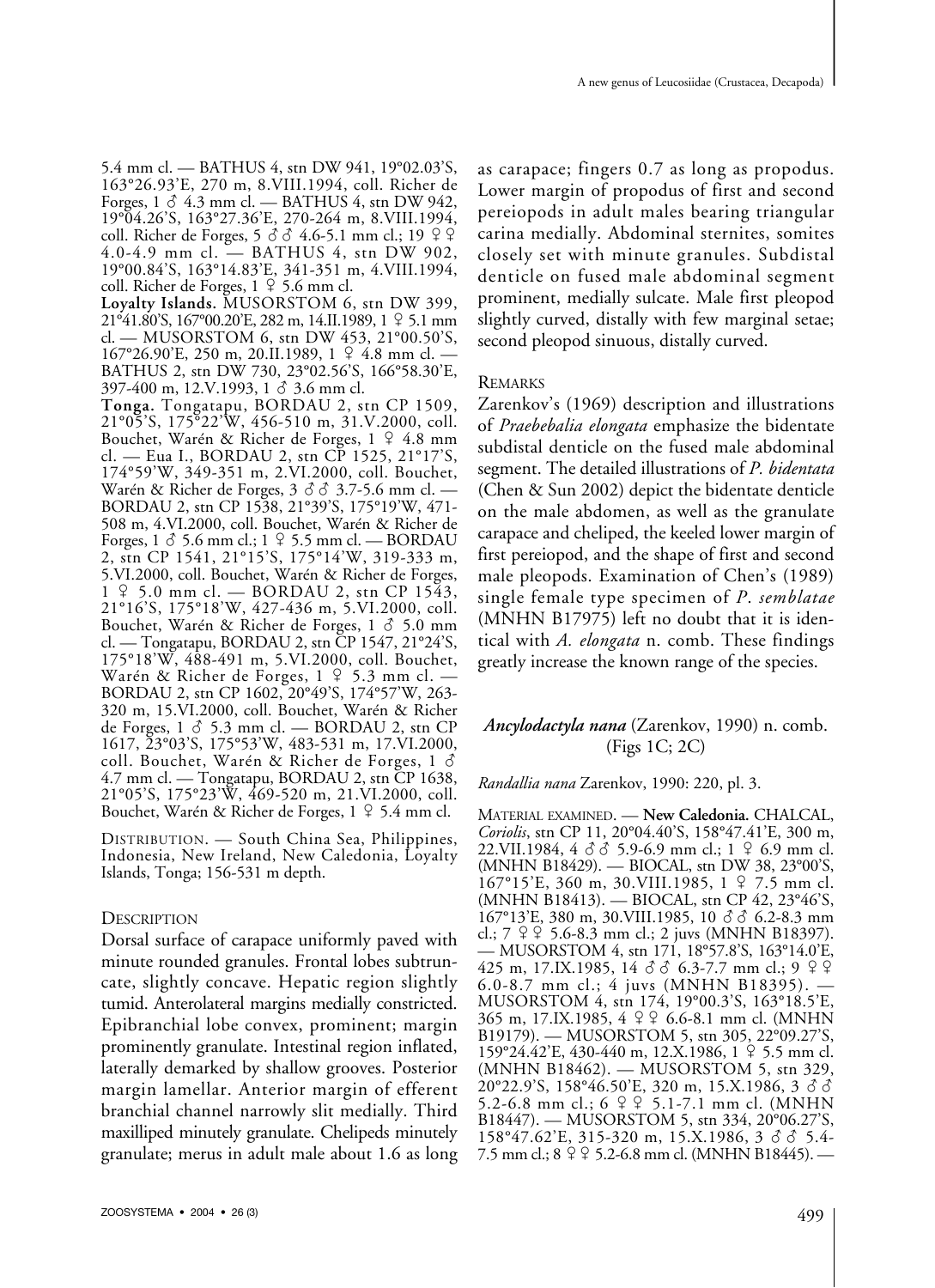

Fig. 2. - A, *Ancylodactyla elata* (Zarenkov, 1994) n. comb.,  $\vec{C}$  4.7 mm cl., New Caledonia, BATHUS 4, stn CP 946, 20°33.81'S, 164°58.35'E, 386-430 m, 10.VIII.1994 (MNHN), first and second pleopods; **B**, *A. elongata* (Zarenkov, 1969) n. comb., - 5.1 mm cl., New Caledonia, BATHUS 4, stn DW 942, 19°04.26'S, 163°27.36'E, 270-264 m, 8.VIII.1994 (MNHN), first and second pleopods; New Galedonia, DATHOO 4, stri DW 942, 19 04.20 0, 100 27.30 L, 270-204 http://www.itegra.hdisecond.pleopods,<br>C, *A. nana* (Zarenkov, 1990) n. comb., ♂ 9.3 mm cl., New Caledonia, BATHUS 2, stn DW 737, 23°03.42'S, 166°39.97 13.V.1993 (MNHN), first and second pleopods. Scale bars: 1 mm.

MUSORSTOM 5, stn 352, 19°31.40'S, 158°37.70'E,  $310-337$  m,  $17.X.1986$ ,  $1 \circ 8.1$  mm cl. (MNHN B18393). — MUSORSTOM 5, stn 353, 19°26.50'S,  $158^{\circ}40.40^{\circ}$ E, 290 m, 18.X.1986, 1  $\sigma$  5.5 mm cl.; 1  $\sigma$ 6.2 mm cl. (MNHN B18391). — MUSORSTOM 5, stn 354, 19°31.06'S, 158°42.56'E, 420-450 m,  $18.X.1986$ ,  $1 \n9$  6.6 mm cl. (MNHN B18392). MUSORSTOM 5, stn 378, 19°53.74'S, 158°38.30'E,  $355 \text{ m}, 20 \text{ X}.1986, 2 \cancel{3} \cancel{3} \cancel{6} \cdot 6.3, 6.9 \text{ mm cl.}; 1 \cancel{2} \cdot 7.3 \text{ mm}$ cl. (MNHN B18390). — SMIB 3, stn DW 23,  $22^{\circ}58^{\circ}$ S, 167°20'E, 530 m, 24.V.1987, 1  $\sigma$  7.1 mm cl. — VOLSMAR, stn DW 16, 22°25.1'S, 171°40.7'E, 500 m, 3.VI.1989,  $1 \n9$  5.3 mm cl. — SMIB 6, Grande Passage, stn DW 137, 19°00.3'S, 163°18.3'E, 305-330 m, 3.III.1990, 1 7.4 mm cl. — BATHUS 2, stn DW 724, 22°47.85'S, 167°25.77'E, 344-358 m, 11.V.1993,  $3 \overrightarrow{3}$   $\overrightarrow{6}$  5.5-7.3 mm cl. — BATHUS 2, stn DW 730, 23°02.56'S, 166°58.30'E, 397-400 m,  $12. V. 1993, 20 \, \delta \, \delta$  5.6-8.4 mm cl.; 18  $9 \, 9 \, 6.5$ -8.0 mm cl. — BATHUS 2, stn DW 737, 23°03.42'S,  $166^{\circ}39.97^{\prime}$ E, 350-400 m, 13.V.1993, 2  $\delta$   $\delta$  9.3, 8.2 mm cl.;  $1 \nsubseteq$  ovigerous 7.9 mm cl. — BATHUS 3, Norfolk ridge, stn DW 829, 23°21'S, 166°02'E, 386-  $390 \text{ m}, 29 \text{.} \times 1.1993, 1 \text{ }$  9 5.8 mm cl. — BATHUS 3, Norfolk ridge, stn DW 836, 23°02'S, 166°59'E, 295- 306 m, 30.XI.1993,  $3 \oplus 9$  8.0-7.7 mm cl. – BATHUS 3, Norfolk ridge, stn DW 838, 23°01'S,

166°56'E, 400-402 m, 30.XI.1993, 4 & 3 5.4-8.2 mm cl.; 2 5.5, 7.8 mm cl. — HALIPRO 1, stn CH 879,  $23^{\circ}03'$ S, 167°02'E, 350 m, 3.III.1994, 1  $\delta$  8.5 mm cl. — BATHUS 4, stn DW 903, 18°59.93'S,  $163^{\circ}13.55'$ E, 386-400 m, 4.VIII.1994, 5  $\sigma$   $\sigma$  8.0-8.8 mm cl.;  $14 \n9 \n9 \n6.5-7.9$  mm cl.

**Fiji.** BORDAU 1, stn CP 1478, 20°59'S, 178°44'E,  $386-396$  m, 9.III.1999,  $34 \text{ } \textcircled{3} \text{ } 6.6-8.4$  mm cl.;  $28 \nvert\; 26.6 - 8.3 \text{ mm}$  cl.

**Coral Sea.** CHALCAL, stn CP 4, Chesterfield-Bellona Plateau, 19°33.90'S, 158°37.90'E, 350-370 m, 1984, 2 3 3 7.1, 8.6 mm cl. (MNHN B19236).

**Tonga.** BORDAU 2, stn CP 1545, 21°17'S, 175°17'W, 444-447 m, 5.VI.2000, coll. Bouchet, Warén & Richer de Forges,  $1 \delta$  7.5 mm cl. — BORDAU 2, stn CP 1590, 19°12'S, 174°13'W, 353- 386 m, 4.VI.2000, coll. Bouchet, Warén & Richer de Forges,  $2 \delta$   $\delta$  7.3, 7.5 mm cl. — BORDAU 2, Ha'apai group, stn CP 1593, 19°06'S, 174°18'W, 436-442 m, 14.VI.2000, coll. Bouchet, Warén & Richer de Forges,  $1 \delta$  7.3 mm cl. — BORDAU 2, stn CP 1606, 22°16'S, 175°20'W, 313-316 m, 16.VI.2000, coll. Bouchet, Warén & Richer de Forges,  $1 \delta$  6.5 mm cl. — BORDAU 2, stn CP 1609, 22°11'S, 175°27'W, 385-405 m, 16.VI.2000, coll. Bouchet, Warén & Richer de Forges,  $3\delta\delta$  5.5-7.4 mm cl.;  $1 \n9$  6.1 mm cl. — BORDAU 2, stn CP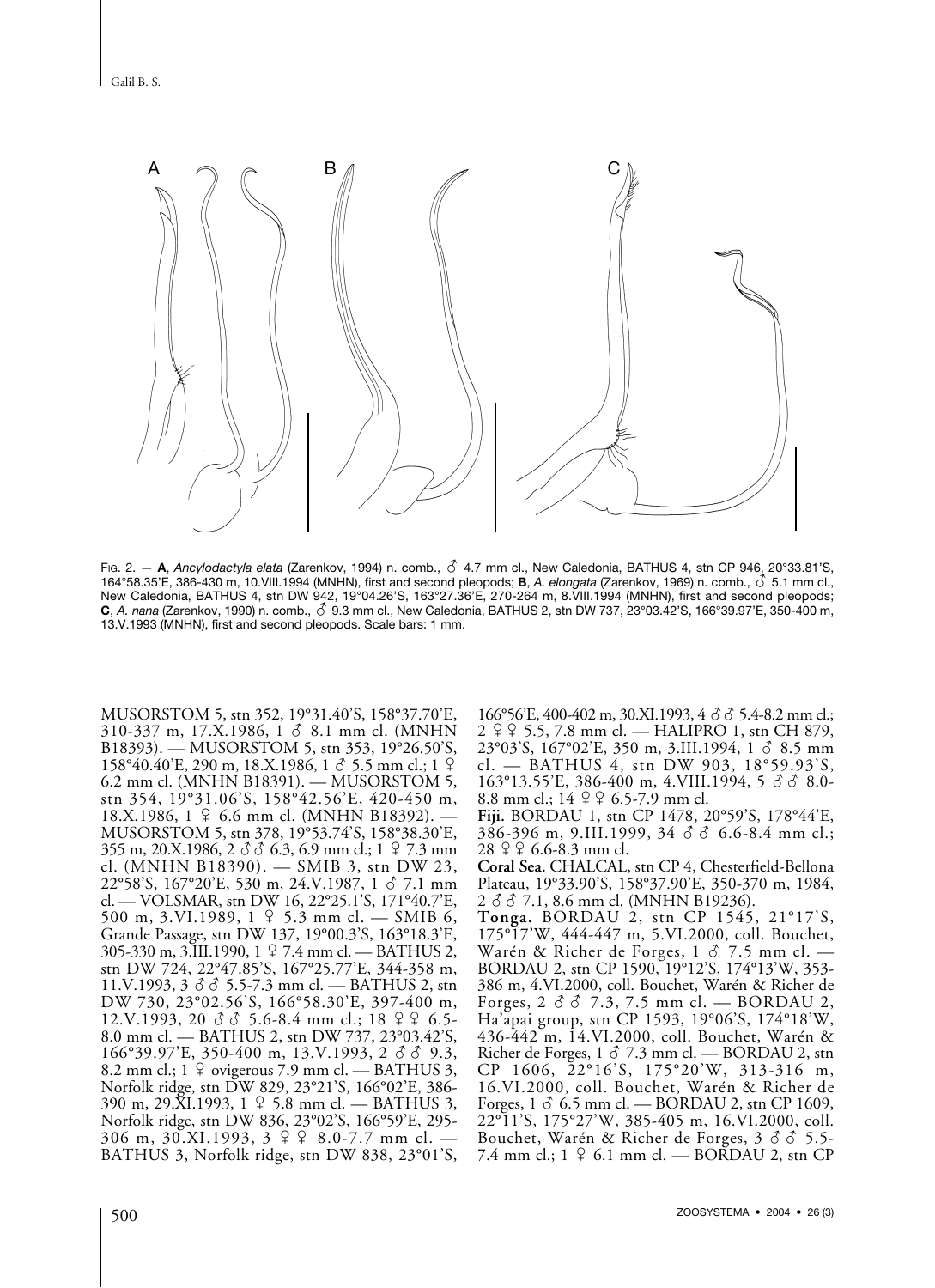1613, 23°03'S, 175°47'W, 331-352 m, 17.VI.2000, coll. Bouchet, Warén & Richer de Forges,  $2 \hat{d} \hat{d} 5.9$ , 8.0 mm cl. — BORDAU 2, stn CP 1628, 23°22'S, 176°18'W, 400-416 m, 19.VI.2000, coll. Bouchet, Warén & Richer de Forges,  $10 \div 5.4$ -8.4 mm cl.;  $12 \frac{9}{5}$ ,  $5.4-7.0$  mm cl.; 5 juvs. — BORDAU 2, stn CP 1632, 22°01'S, 175°42'W, 613-618 m, 20.VI.2000, coll. Bouchet, Warén & Richer de Forges,  $1 \delta$  6.3 mm cl. — BORDAU 2, stn CP 1643, 21°05'S, 175°22'W, 487 m, 22.VI.2000, coll. Bouchet, Warén & Richer de Forges,  $2 \delta$   $\delta$  5.6, 7.1 mm cl.

DISTRIBUTION. — New Caledonia, Fiji, Coral Sea, Tonga, Sala-y-Gomez and Nazca ridges; 218-618 m depth.

## **DESCRIPTION**

Dorsal surface of carapace uniformly paved with minute flattened granules. Frontal lobes subtruncate, slightly concave. Hepatic region slightly tumid. Anterolateral margins medially constricted. Epibranchial lobe convex, prominent; margin carinate, beaded. Intestinal region slightly inflated, laterally demarked by shallow grooves. Posterior margin lamellar. Anterior margin of efferent branchial channel narrowly slit medially. Third maxilliped minutely granulate. Chelipeds minutely granulate; merus in adult male about

1.5 as long as carapace; fingers 0.7 as long as propodus. Lower margin of propodus of first pereiopod smooth. Abdominal sternites, somites closely set with minute granules. Subdistal denticle on fused male abdominal segment lozenge-shaped. Male first pleopod distally angled distad, margin of proximal lobe setose; second pleopod curved, distally coiled.

## REMARKS

The description and the illustrations of the specimens identified by Zarenkov (1990) as *Randallia nana* differ from *Randallia* s.s. (Galil 2003) in having the antennular operculum sealing only the lower part of the antennular aperture, the anterior margin of efferent branchial channel bilobate rather than trilobate, and the segments 3-6 of the male abdomen fused, rather than segments 3-5. *Ancylodactyla nana* n. comb. differs from *A. elongata* n. comb. in its finer granulation on the carapace, lozenge-shaped rather than bidentate subdistal denticle on fused male abdominal segment, and distally coiled second male pleopod. It differs from *A. elata* n. comb. in lacking lamellate epibranchial margins. These findings greatly increase the known range of the species.

#### KEY TO SPECIES OF *ANCYLODACTYLA* N. GEN.

- 1. Lateral margin of carapace lamellar, intestinal region prominent, prominent basiolateral protuberances on fused male abdominal segment ................ *A. elata* n. comb.
- Lateral margin of carapace rounded, intestinal region somewhat inflated, basiolateral regions of fused male abdominal segment slightly inflated .......................... 2
- 2. Dorsal surface of carapace closely set with rounded granules, subdistal denticle on fused male abdominal segment medially sulcate, lower margin of first and second pereiopods in male bearing a denticle, second pleopod sinuous, distally curved ...................................................................................... *A. elongata* n. comb.
- Dorsal surface of carapace closely set with fine, flattened granules, subdistal denticle on fused male abdominal segment lozenge-shaped, lower margin of first and second pereiopods in male lacking denticle, second pleopod sinuous, distally coiled ............................................................................................ *A. nana* n. comb.